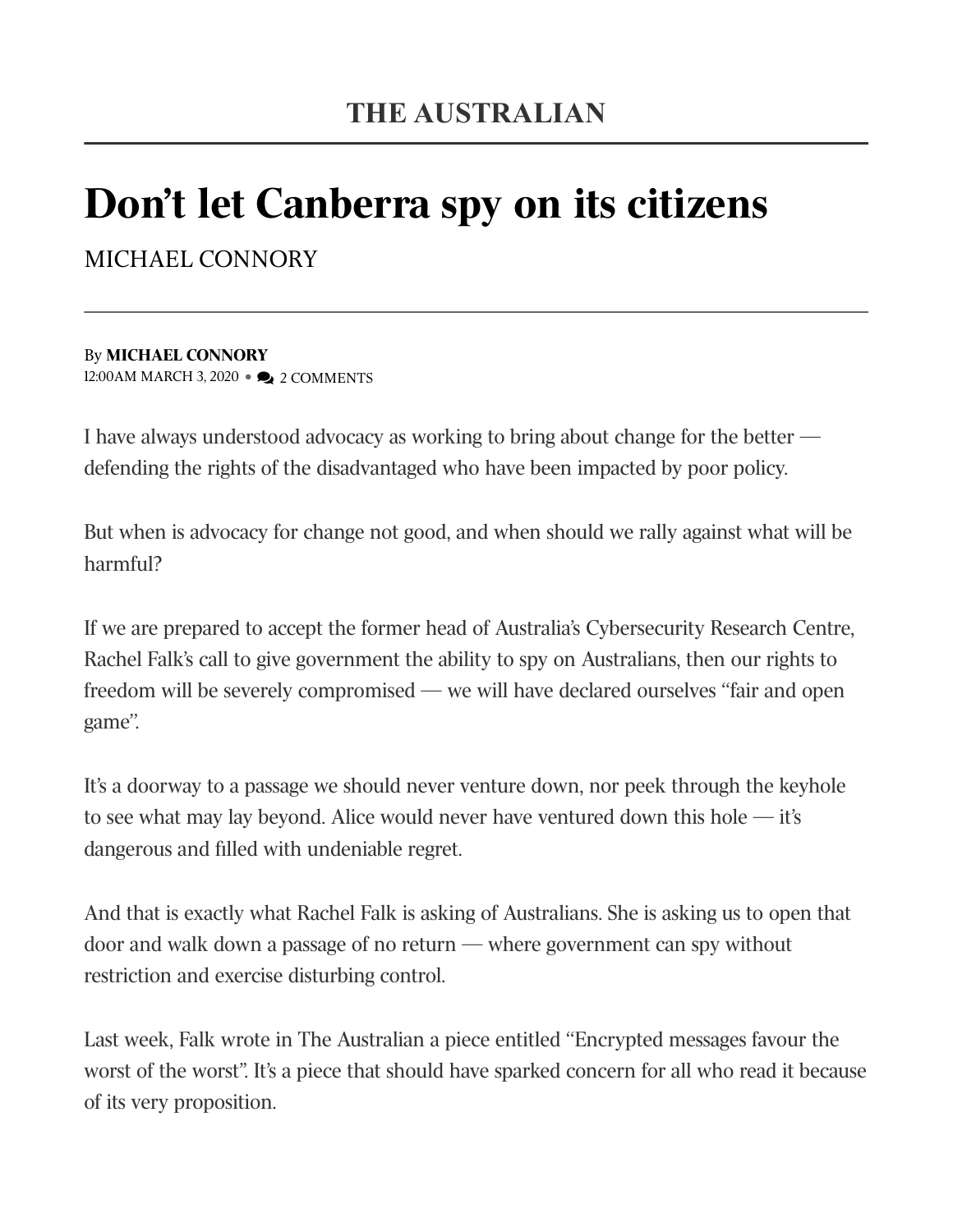Falk is one of Australia's most highly respected cybersecurity experts, a lucid thinker with great insight into cybersecurity, which in the past five years has exploded with such force it has blown the sides out to show how dramatically the world has changed since 2015.

The cyber world is an evolving realm, a phenomenon we are still coming to terms with, and yet, there are some who are prepared to hand over the farm because they are afraid of the unknown.

Falk's view is an interesting commentary by someone who should know better. What she proposes is a declaration of war against our freedom and our rights.

Handing over all that we value based on an argument full of fear and emotion, manufactured by government to give credibility to new potential legislative powers it knows won't see the light of day, is an old political ploy of "create fear to introduce a new law without backlash".

Rachel Falk is right when she says: "Criminality exists whether we can see it or not. Whether it occurs in the digital bad lands or over the back fence shouldn't make a difference to the protections we expect, and yet we wouldn't respect the privacy of a neighbour whose home was turned over to producing meth or child pornography, so we shouldn't respect the privacy of our digital neighbours, and therein lies the problem: we are naively asking the government and its agencies to behave and respect the privacy of all Australians."

That expectation is too far great a leap to take. Once government has legislative powers to monitor Australians, regardless of whether they are terrorists or not, Australians will always be under surveillance. No assurance can be given by government it won't use its powers to spy — the temptation to abuse is far too great to resist.

Past experience has taught us governments can't be trusted not to abuse the powers they have, so it is naive for Falk to suggest "It is possible to live in a safer world that gives you the same convenience without compromising on security, and without needing to give law enforcement agencies untrammelled authority to snoop."